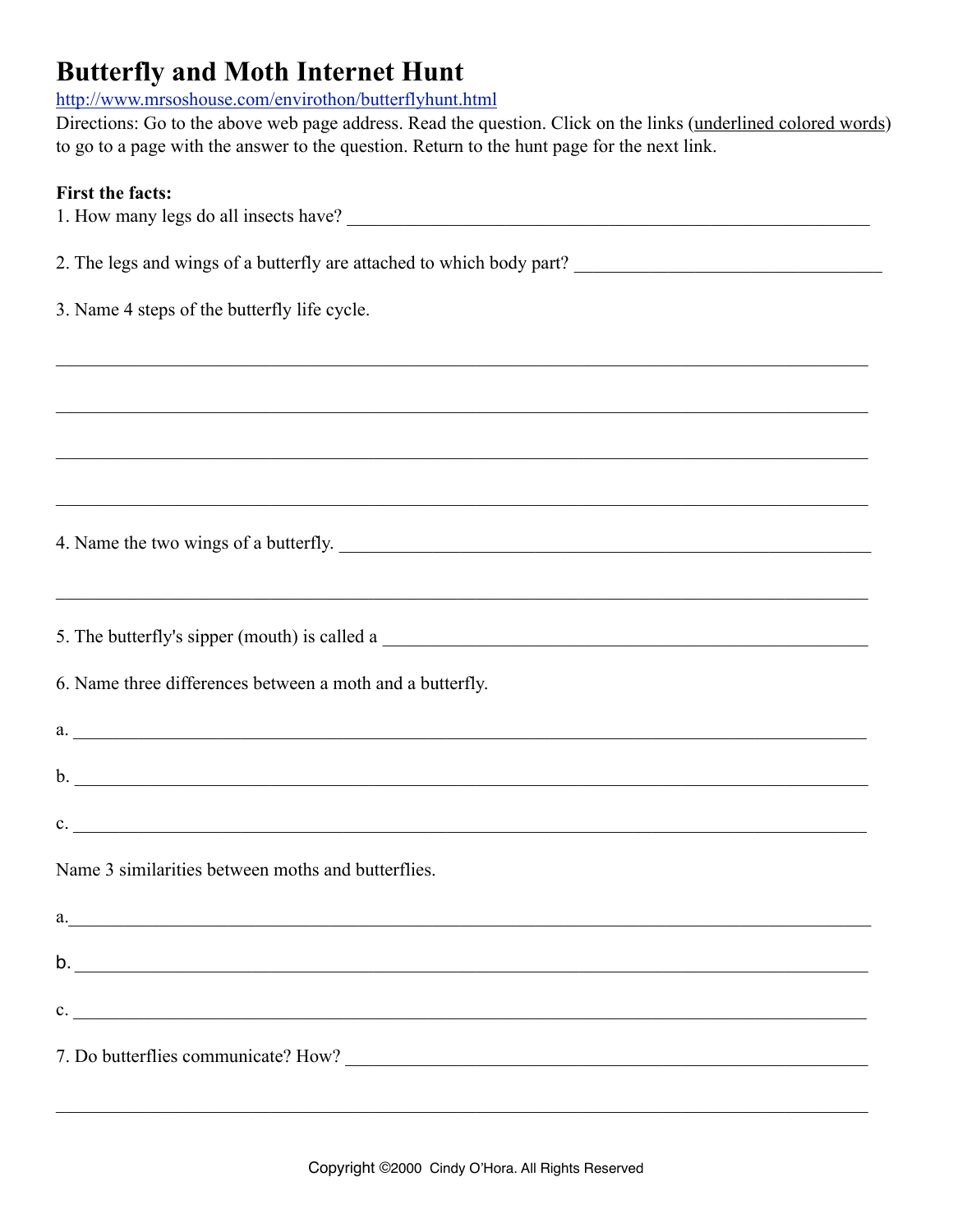## Food for thought -

| 8. What do caterpillars eat?                                                                       |
|----------------------------------------------------------------------------------------------------|
|                                                                                                    |
|                                                                                                    |
| 9. What are butterflies trying to get when they are sipping at puddles?                            |
|                                                                                                    |
| 10. Name 3 things a butterfly garden should have.                                                  |
|                                                                                                    |
|                                                                                                    |
|                                                                                                    |
|                                                                                                    |
| 11. What is a host plant? Name two.                                                                |
|                                                                                                    |
| <u> 1989 - Johann Barn, mars an t-Amerikaansk komponister (* 1989)</u>                             |
|                                                                                                    |
|                                                                                                    |
| <u> 1989 - Johann Stoff, amerikansk politiker (d. 1989)</u>                                        |
|                                                                                                    |
|                                                                                                    |
| <u> 1989 - Johann Stoff, amerikansk politik (f. 1989)</u>                                          |
|                                                                                                    |
|                                                                                                    |
|                                                                                                    |
| 12. How is the milkweed important to butterflies? _______________________________                  |
|                                                                                                    |
|                                                                                                    |
| 13. How long do most adult butterflies live? (Use your online research skills to find the answer.) |
|                                                                                                    |
|                                                                                                    |
| 14. Entomology is the study of insects. A scientist who studies insects is called an               |
|                                                                                                    |
|                                                                                                    |

But a person who studies butterflies and moths is not a butterflyologist nor a mothologist. What are they called?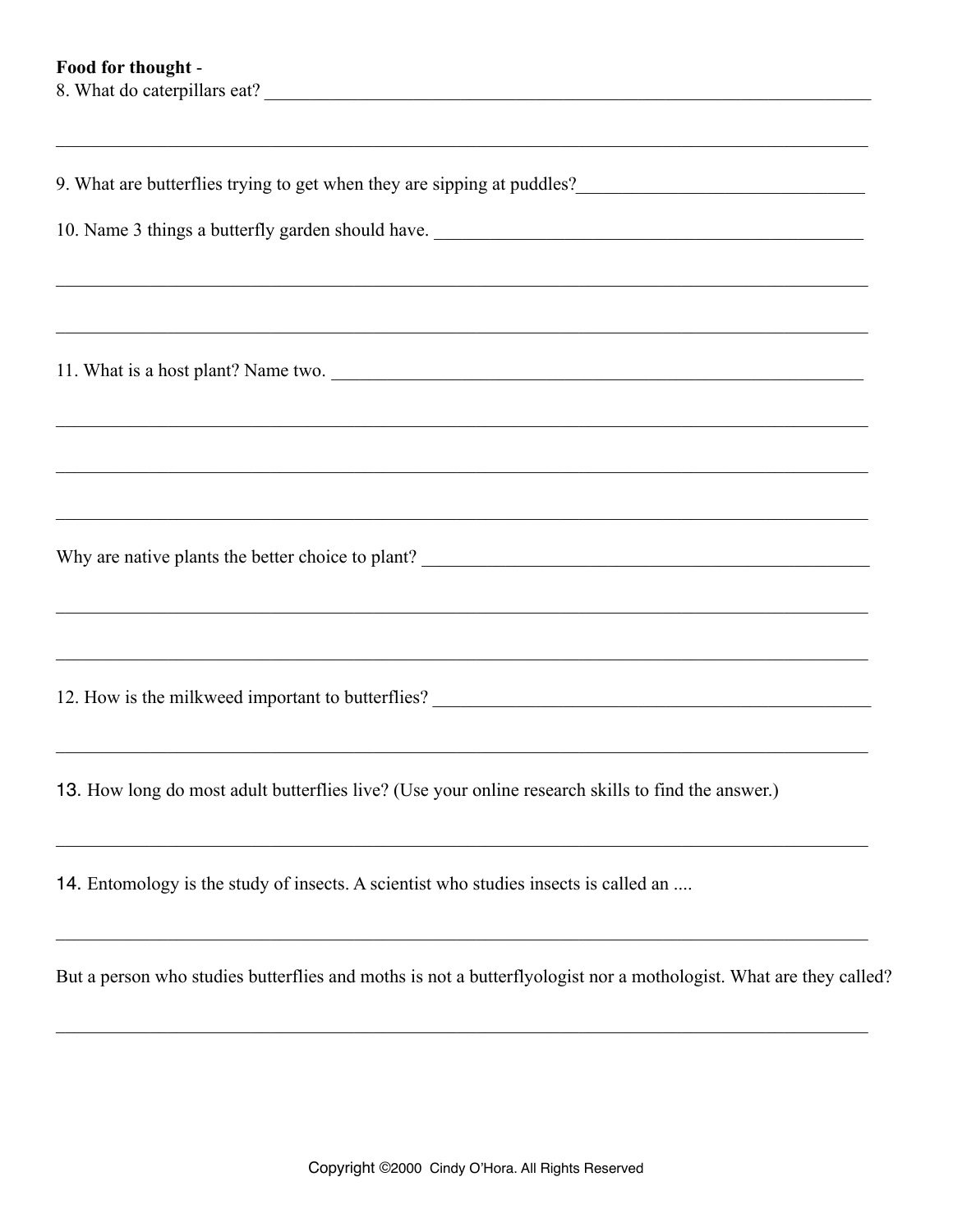# **Part 2 - Identification To know them is to love them**

Directions: Write the name of the butterfly or moth described. 1. Males and females of this butterfly are different colors. 2. These butterflies have a hairy fat body. 3. These butterflies have powdery scales on their wings. 4. These butterflies are tiny (nickel size) and have strings tails. 5. These butterflies look like they have only 4 legs. 6. This butterfly's caterpillar has large fake eyes. 7. This moth caterpillar cocoons in a bag covered with bits of needles. 8. These butterflies are brown on the top and blue underneath. 9. These caterpillars eat all the leaves on a tree. 10. This butterfly migrates south each year. 11. A large, bright yellow butterfly with black stripes. \_\_\_\_\_\_\_\_\_\_\_\_\_\_\_\_\_\_\_\_\_\_\_\_\_\_\_\_\_\_\_\_\_\_\_\_\_\_\_\_\_\_\_\_ 12. A very large moth that is brown and white. They explain the name. Who was Polyphemus? How wide is your palm? Which is wider your palm or this butterfly's wingspan? 13. A yellow butterfly with no black stripes. 14. Small white butterfly whose caterpillar eats broccoli plants. \_\_\_\_\_\_\_\_\_\_\_\_\_\_\_\_\_\_\_\_\_\_\_\_\_\_\_\_\_\_\_\_\_\_\_\_ 15. Butterfly with fat hairy body with a big white spot on the hind wing. 16. This butterfly is orange and cooper colored like a penny. 17. A Red Admiral butterfly has what colors?

 $\mathcal{L}_\mathcal{L} = \{ \mathcal{L}_\mathcal{L} = \{ \mathcal{L}_\mathcal{L} = \{ \mathcal{L}_\mathcal{L} = \{ \mathcal{L}_\mathcal{L} = \{ \mathcal{L}_\mathcal{L} = \{ \mathcal{L}_\mathcal{L} = \{ \mathcal{L}_\mathcal{L} = \{ \mathcal{L}_\mathcal{L} = \{ \mathcal{L}_\mathcal{L} = \{ \mathcal{L}_\mathcal{L} = \{ \mathcal{L}_\mathcal{L} = \{ \mathcal{L}_\mathcal{L} = \{ \mathcal{L}_\mathcal{L} = \{ \mathcal{L}_\mathcal{$